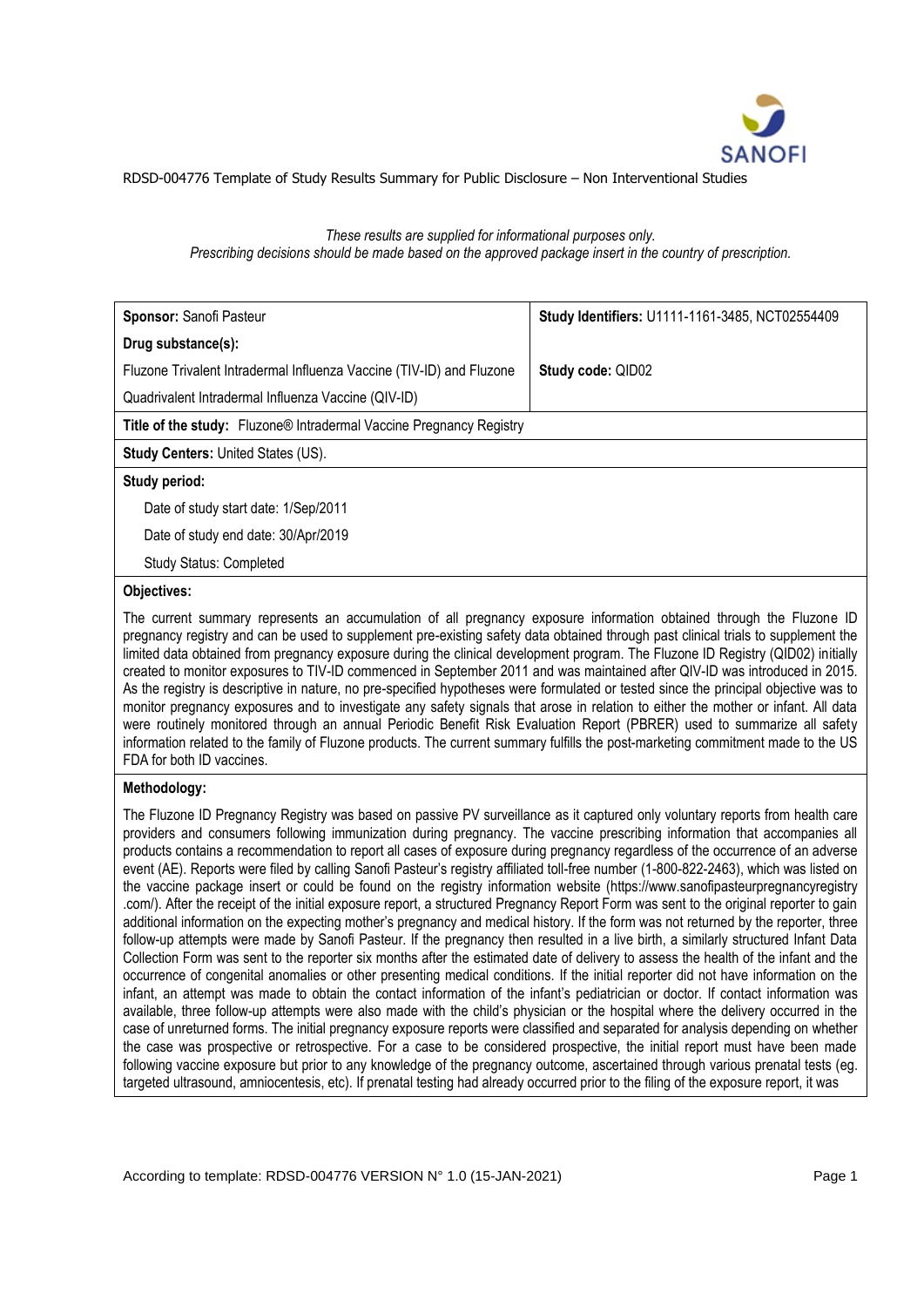

assumed that the pregnancy outcome was known and therefore the case was considered retrospective in nature. Reports were considered prospective if there was no available information on the time of prenatal testing. All AEs reported were classified and coded in accordance with the preferred terms found in the Medical Dictionary of Regulatory Activities (MedDRA). Following the stratification of prospective and retrospective reports, descriptive statistics were conducted to analyze the frequencies of various outcomes among those exposed during pregnancy.

| <b>Number of participants:</b> | Enrolled: 87 |
|--------------------------------|--------------|
| Evaluated:                     | -87          |

#### **Participant selection:**

The population of interest included all women exposed to either TIV-ID or QIV-ID during their pregnancy or within 30 days prior to their last menstrual period (LMP) for which a report was filed. During the clinical trials conducted with the Fluzone ID vaccines some women were inadvertently exposed but as these reports are not spontaneous in nature, they were not included in the primary analysis.

## **Study products:**

Fluzone Trivalent Intradermal Influenza Vaccine (TIV-ID)

Fluzone Quadrivalent Intradermal Influenza Vaccine (QIV-ID)

**Duration of study:** September 2011 - April 2019.

#### **Criteria for evaluation:**

For the purposes of this study, outcomes comprised any AE that occurred following the vaccination of a pregnant woman including both diagnoses and symptoms. All events were then grouped into four categories defined as maternal events, obstetrical outcomes, pregnancy outcomes and neonatal outcomes. Maternal events were defined as any AE impacting maternal health that is independent of the pregnancy itself (eg. vaccination site pain); obstetrical outcomes included those AEs that were directly related to the pregnancy (eg. low birth weight); pregnancy outcomes consisted of AEs related to labour and delivery (eg. still births); and neonatal outcomes directly pertained to the infant and were evaluated at birth or within the first 28 days of life (eg. Apgar score). Outcomes were also assessed for the clinical trial exposure cases in a separate analysis and were based only on the limited number of exposed women.

### **Statistical methods:**

Baseline characteristics were reported using descriptive statistics. Outcomes were assessed using R statistical software version 3.6.0 (R Foundation for Statistical Computing, Vienna, Austria). Loss to follow-up was accounted for by adjusting the denominators used in the calculation of outcome proportions. Maternal events were based on all exposed cases obtained through the registry; pregnancy and obstetrical related outcomes were based on all women who had recorded follow-up information beyond the initial case report; and neonatal outcomes were based on all cases with follow-up information on the infant.

For each outcome, 95% confidence intervals were calculated so that the precision surrounding each estimate could be considered when interpreting the results. The Agresti-Coull method for binomial proportions was used when applicable, but in some cases the Jefferies method was used for very small proportions.

### **Summary:**

From September 2011 to 30 April 2019, there were 87 reports of exposure to TIV-ID or QIV-ID in pregnant women residing in the US. Baseline characteristics were calculated for prospective cases as the single retrospective case was examined separately (Table 1). The average age of the pregnant women captured in the registry was 31.49 years old with over 93% receiving TIV-ID. The majority of cases (81.39%) were reported in 2012 and 2013, with most reported by either pharmacists or "other" HCPs.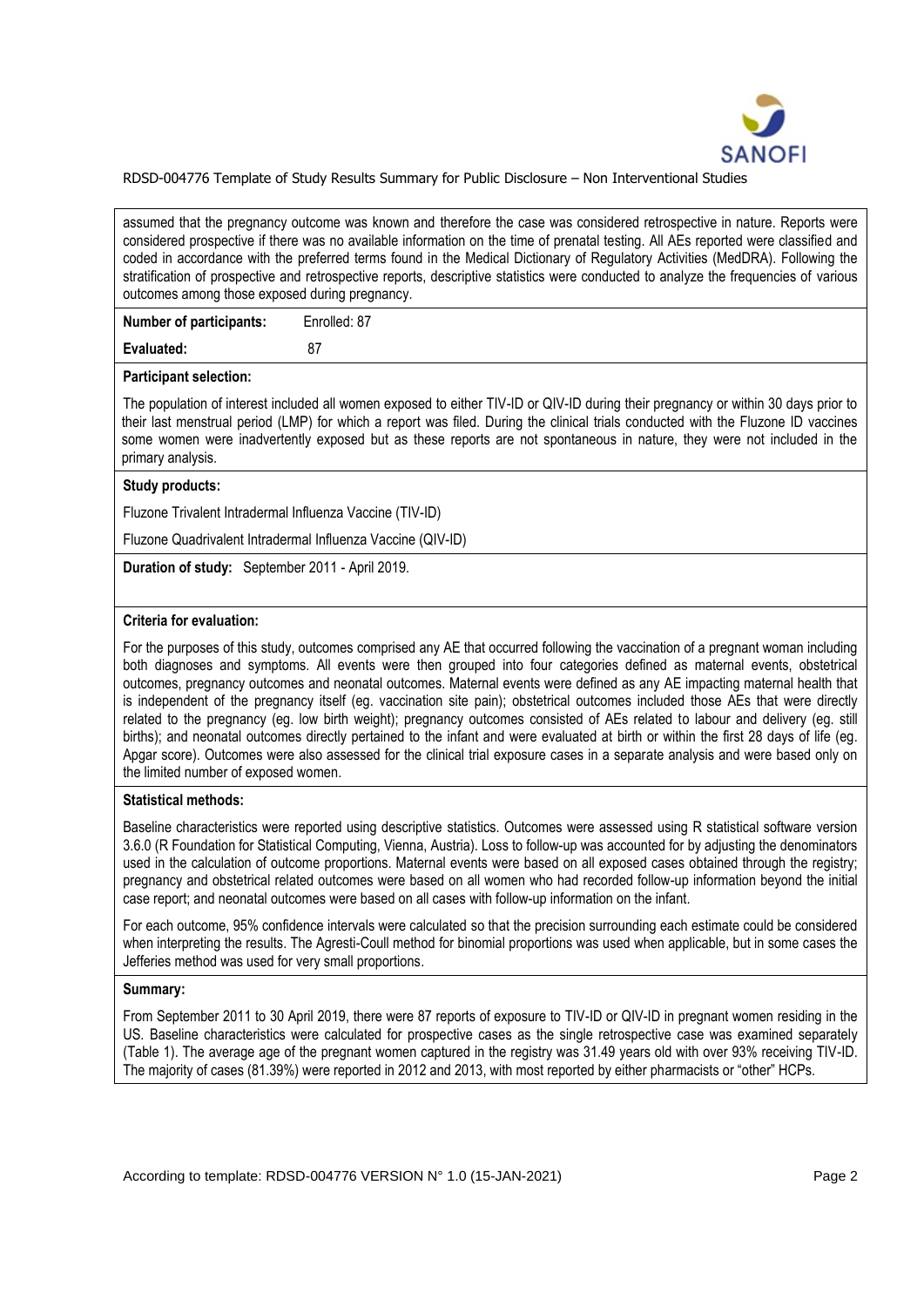

| <b>Variable Name</b>                               | Count          | Percent (N=86) |
|----------------------------------------------------|----------------|----------------|
| <b>Age of Pregnant Women</b>                       |                |                |
| Average (Years)                                    | 31.49          |                |
| Range (Years)                                      | 18 - 46        |                |
| <b>Vaccine Administered</b>                        |                |                |
| Fluzone Trivalent Intradermal Influenza Vaccine    | 80             | 93.02          |
| Fluzone Quadrivalent Intradermal Influenza Vaccine | 6              | 6.98           |
| <b>Case Seriousness</b>                            |                |                |
| <b>Serious</b>                                     | 5              | 5.81           |
| <b>Non-Serious</b>                                 | 81             | 94.19          |
| <b>Primary Reporter Type</b>                       |                |                |
| Pharmacist                                         | 34             | 39.53          |
| Physician                                          | $\overline{2}$ | 2.33           |
| <b>Consumer/Non-HealthCare Professional</b>        | 8              | 9.30           |
| <b>Other Health Professional</b>                   | 42             | 48.84          |
| <b>Trimester at Exposure</b>                       |                |                |
| <b>First Trimester</b>                             | 20             | 23.26          |
| <b>Second Trimester</b>                            | 20             | 23.26          |
| <b>Third Trimester</b>                             | 13             | 15.12          |
| <b>Unknown</b>                                     | 33             | 38.37          |
| <b>Event Outcome</b>                               |                |                |
| <b>No Adverse Event</b>                            | 15             | 17.44          |
| <b>Not Recovered/Not Resolved</b>                  | 6              | 6.98           |
| Recovered/Resolved                                 | 4              | 4.65           |
| <b>Unknown</b>                                     | 61             | 70.93          |
| <b>Case Report Year</b>                            |                |                |
| 2011                                               | 1              | 1.16           |
| 2012                                               | 30             | 34.88          |
| 2013                                               | 40             | 46.51          |
| 2014                                               | 8              | 9.30           |
| 2015                                               | 5              | 5.81           |
| 2016                                               | $\overline{2}$ | 2.33           |

All 86 prospective exposure cases were included in the analysis of maternal AEs. No AE was reported in 61 pregnant women, while a total of 32 maternal AEs were reported across 19 pregnant women (Table 2). It should be noted that some women experienced more than one AE, but each AE was treated independently and therefore the 32 maternal events represent the total number of reactions (not individual cases). Vaccination site inflammation was the most commonly reported maternal AE (8.14%; 95% confidence interval [CI] 3.75%, 16.11%), followed by vaccination site pain (3.49%; 95% CI 0.77%, 10.18%). Vaccination site erythema, other vaccination site reactions and other events were all reported with equal frequencies (2.33%; 95% CI 0.14%, 8.59%). The remainder of the maternal AEs including conditions such as insomnia and syncope occurred only once (1.16%; 95% CI 0.13%, 5.31%).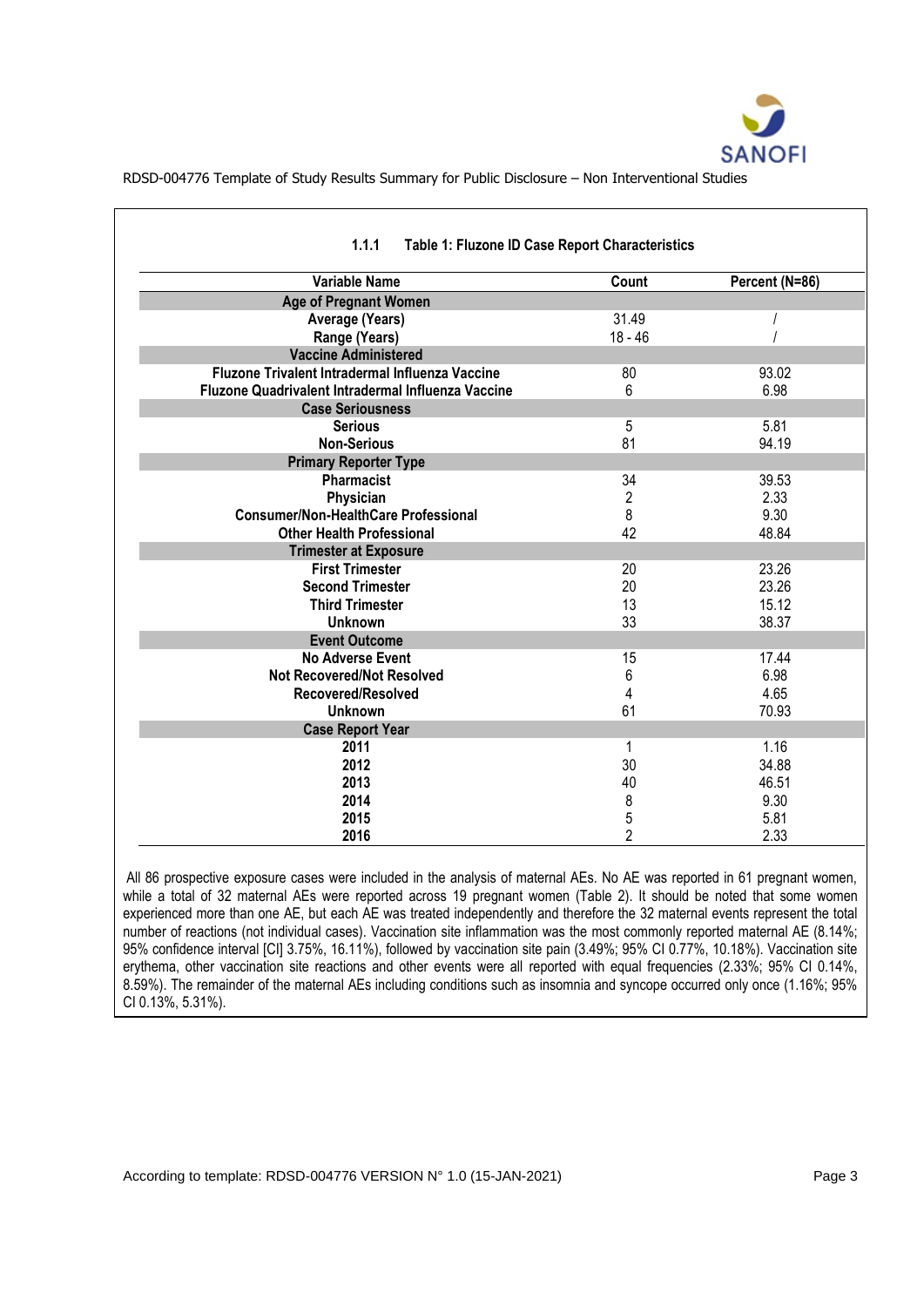

| Table 2: Maternal Adverse Events Following Fluzone ID Vaccination<br>1.1.2                    |                           |               |                |
|-----------------------------------------------------------------------------------------------|---------------------------|---------------|----------------|
|                                                                                               | $\overline{\mathsf{N}^*}$ | $\frac{0}{6}$ | 95% CI         |
| <b>Vaccination Site Inflammation</b>                                                          | $\overline{7}$            | 8.14          | 3.75, 16.11    |
| <b>Vaccination Site Pain</b>                                                                  | 3                         | 3.49          | 0.77, 10.18    |
| <b>Vaccination Site Erythema</b>                                                              | $\overline{2}$            | 2.33          | 0.14, 8.59     |
| Vaccination Site - Other Reaction                                                             | $\overline{2}$            | 2.33          | 0.14, 8.59     |
| <b>Other Events</b>                                                                           | $\overline{2}$            | 2.33          | 0.14, 8.59     |
| Pyrexia                                                                                       | 1                         | 1.16          | $0.13, 5.31**$ |
| Insomnia                                                                                      | 1                         | 1.16          | $0.13, 5.31**$ |
| <b>Vaccination Site Edema</b>                                                                 | 1                         | 1.16          | $0.13, 5.31**$ |
| <b>Vaccination Site Pruritus</b>                                                              | 1                         | 1.16          | $0.13, 5.31**$ |
| <b>Vaccination Site Warmth</b>                                                                | 1                         | 1.16          | $0.13, 5.31**$ |
| <b>Vaccination Site Induration</b>                                                            | 1                         | 1.16          | $0.13, 5.31**$ |
| Syncope                                                                                       | 1                         | 1.16          | $0.13, 5.31**$ |
| <b>Seizure</b>                                                                                | 1                         | 1.16          | $0.13, 5.31**$ |
| <b>Chills</b>                                                                                 | 1                         | 1.16          | $0.13, 5.31**$ |
| <b>Myalgia</b>                                                                                | 1                         | 1.16          | $0.13, 5.31**$ |
| Erythema                                                                                      | 1                         | 1.16          | $0.13, 5.31**$ |
| Rash                                                                                          | 1                         | 1.16          | $0.13, 5.31**$ |
| <b>Pruritus - Generalized</b>                                                                 | 1                         | 1.16          | $0.13, 5.31**$ |
| Induration                                                                                    | 1                         | 1.16          | $0.13, 5.31**$ |
| Pain - In Extremity                                                                           | 1                         | 1.16          | $0.13, 5.31**$ |
| Pain - Generalized                                                                            | 1                         | 1.16          | $0.13, 5.31**$ |
| *Among all prospectively exposed pregnancies (N=86); some women experienced 1+ adverse events |                           |               |                |

\*\*Jefferies method used to ensure intervals between 0, 1 were attained as per the binomial distribution

According to template: RDSD-004776 VERSION N° 1.0 (15-JAN-2021) Page 4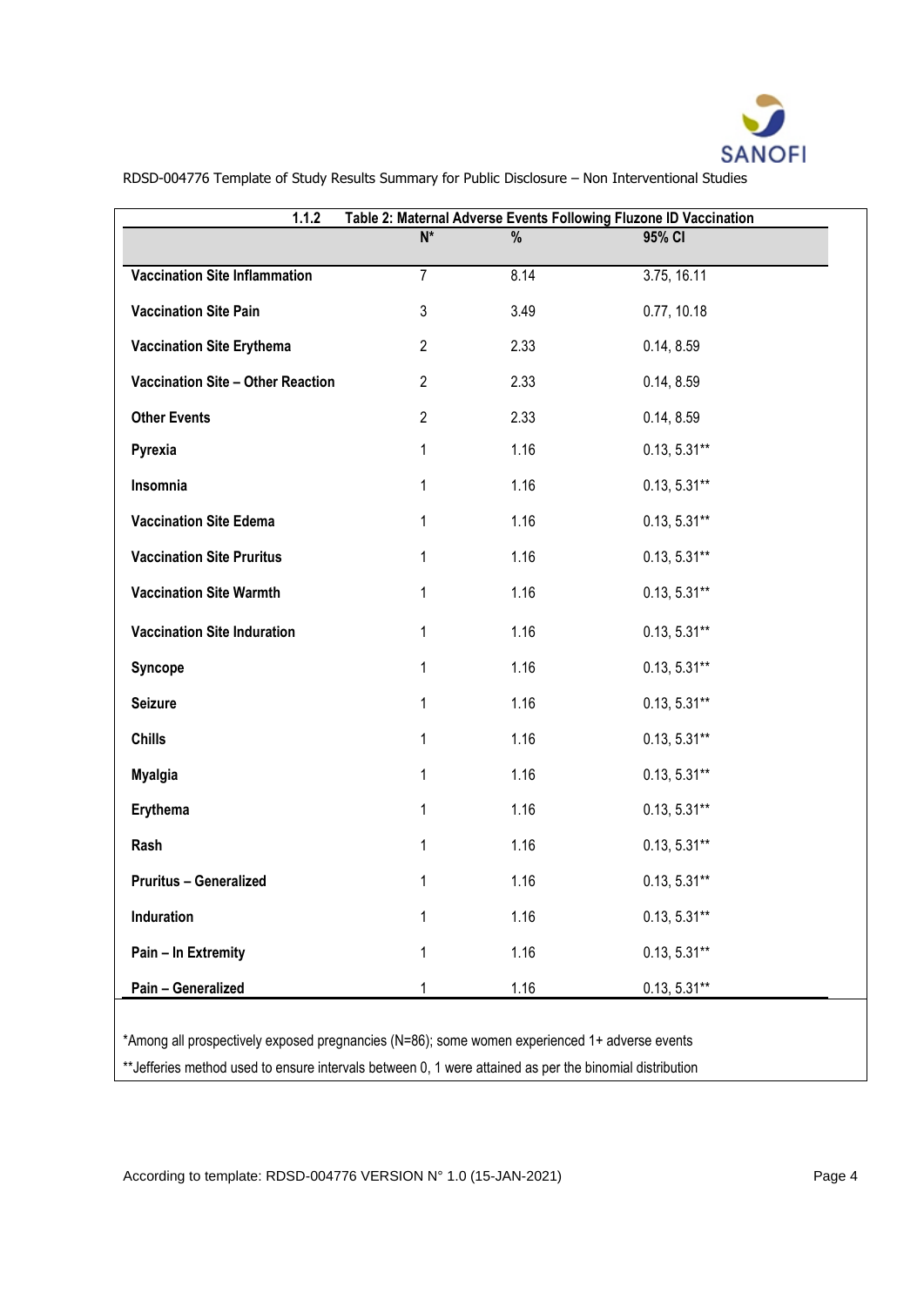

Due to the low frequency of pregnancy and obstetrical outcomes, both were combined for analysis. It was deemed appropriate to use only the pregnancies with follow-up information beyond the initial report as the denominator for both, which was 26 pregnancy exposure cases. A total of six individual AEs were reported by four different pregnant women within this group including intrapartum hemorrhage, premature labour, pre-eclampsia, diagnosis of a shortened cervix, gestational diabetes and spontaneous abortion (3.85%; 95% CI 0.42%, 16.60%). The full table of pregnancy and obstetrical outcomes can be seen in Table 3.

| 1.1.3                       | Table 3: Pregnancy and Obstetrical Outcomes Following Fluzone ID Vaccination |      |                 |
|-----------------------------|------------------------------------------------------------------------------|------|-----------------|
|                             | $N^*$                                                                        | $\%$ | 95% CI          |
| Intrapartum Hemorrhage      |                                                                              | 3.85 | $0.42, 16.60**$ |
| <b>Premature Labour</b>     | ◢                                                                            | 3.85 | $0.42, 16.60**$ |
| Pre-eclampsia               | 1                                                                            | 3.85 | $0.42, 16.60**$ |
| <b>Shortened Cervix</b>     | 1                                                                            | 3.85 | $0.42, 16.60**$ |
| <b>Gestational Diabetes</b> | 1                                                                            | 3.85 | $0.42, 16.60**$ |
| <b>Spontaneous Abortion</b> | 1                                                                            | 3.85 | $0.42, 16.60**$ |

\*Among all pregnancies with follow-up information after initial report creation (N=26)

\*\*Jefferies method used to ensure intervals between 0, 1 were attained as per the binomial distribution

Follow-up information pertaining to birth outcomes was obtained for 10 of the exposure cases with two pregnancies resulting in the birth of twins. This yielded information on a total of 12 births, all resulted in the delivery of normal infants (100.00%; 95% CI 81.47, 100.00).

| 1.1.4              | Table 4: Birth Outcomes Following Fluzone ID Vaccination |        |                 |
|--------------------|----------------------------------------------------------|--------|-----------------|
|                    | N*                                                       | $\%$   | 95% CI          |
| <b>Normal Baby</b> |                                                          | 100.00 | 81.47, 100.00** |

\*Among all pregnancies with known birth outcomes (N=12)

\*\*\*Jefferies method used to ensure intervals between 0, 1 were attained as per the binomial distribution

Neonatal outcomes included all pregnancy exposure cases that resulted in a live birth, for a total of 12 infants. Eight of the infants were classified as having a normal birth weight (66.67%; 95% CI 38.80%, 86.45%), while three had a low weight at birth (25.00%; 95% CI 8.27%, 53.85%). Of the available data on Apgar scores five minutes following delivery, five were within the normal range defined as a score above seven (41.67%; 95% CI 19.26%, 68.11%), while only one with a low score was reported. Neonatal outcomes can be seen in Table 5.